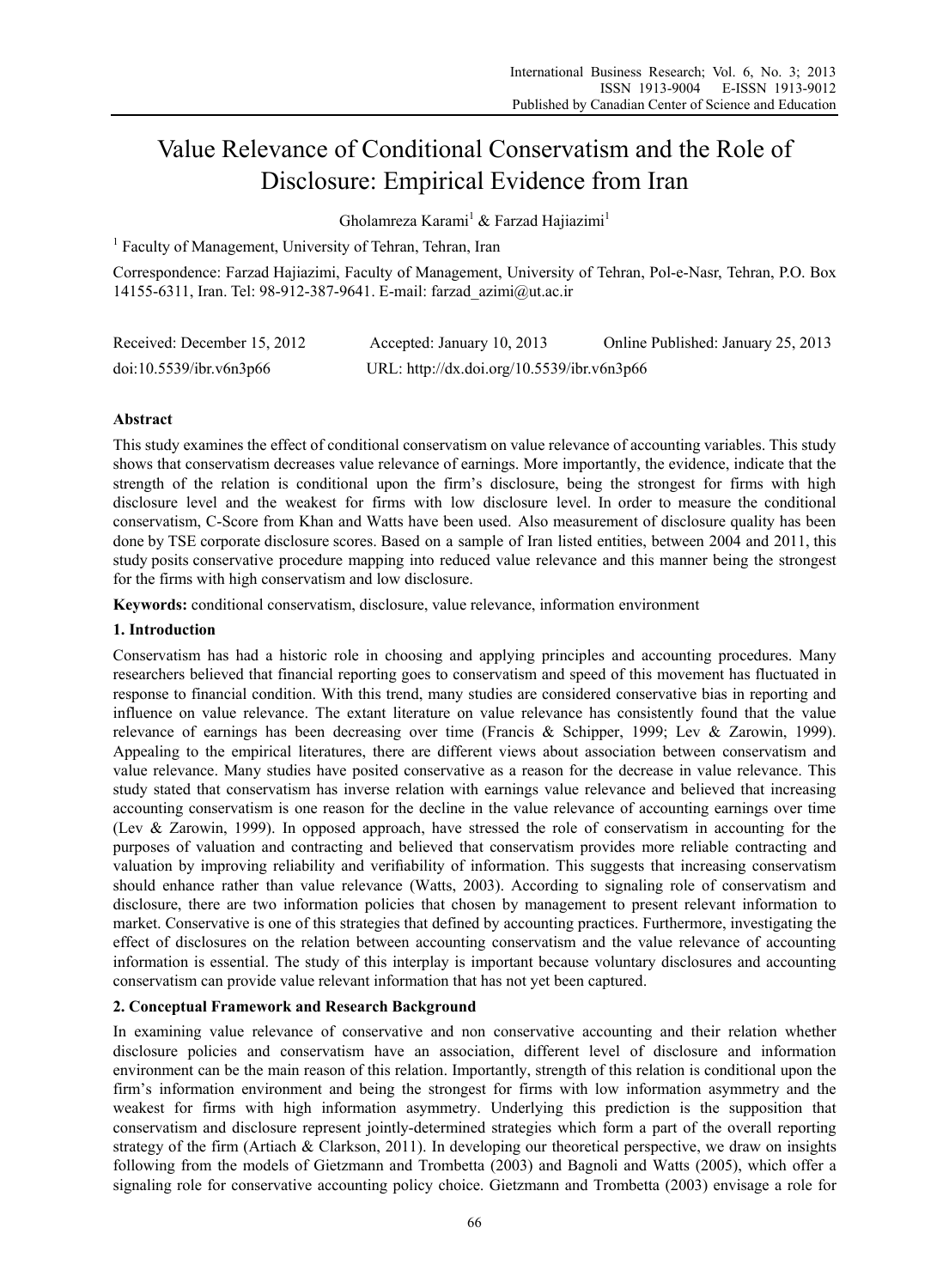both the adoption of conservative accounting policies and voluntary disclosure within their model. They concluded that the economic implications of either accounting policy choice or voluntary disclosure cannot be meaningfully studied in isolation but rather each has the potential to influence and additionally, that an investigation of the economic benefits of accounting policy choice must control for the disclosure strategy of firms.

### *2.1 Conservatism and Value Relevance in Different Disclosure Level*

Basu (1997) defined conservatism as the tendency to require a higher verification standard to recognize good news as gains than to recognize bad news as losses. There are two types of conservatism in accounting literature. Conditional, or ex post, conservatism refers to a system of reporting whereby the understatement of accounting value occurs in response to economic events. Unconditional, or ex ante conservatism, refers to a system of reporting whereby the understatement of accounting value occurs independent of economic events (e.g., Beaver & Ryan, 2000). Value relevance is the degree to which accounting earnings summarize information impounded in market prices (Mary, Barth, William, Beaver & Landsman, 2005). Relevant Literature shows that direction of relation between value relevance and conservatism is not clear. It is generally agreed upon that the greater the value relevance of earnings, the more useful it is for market participants when making investment decisions (Mary et al., 1996). Many researchers argue that there is a tradeoff between conservatism and value relevance (Balachandran & Mohanram, 2006; Brown, He, & Teitel, 2006). Givoly and Hayn (2000) found that the level of earnings conservatism has increased from 1956 to1998. Moreover, Lev and Zarowin (1999) have recorded a decrease in the value relevance of reported income over the same period (1977-1996), indicating that more conservatism is associated with less value relevance. Presuming a tradeoff exists, researcher has argued that increasing conservatism is a possible reason for decreasing value relevance (Lev & Zarowin, 1999).

In contrast, Watts (2003) argues that conservatism was a reaction for many years despite criticism. He believes that while the demand for conservative accounting is often attributed to contracting, conservatism may also lead to more relevant information. Balachndran and Mohanram (2004) stated that one reason for conservative accounting is that less conservative accounting approaches have the potential for errors in measurement and correspondingly have reduced reliability. Since conservatism favors more objective measures and less estimation, conservative accounting policies may lead to accounting numbers that are likely to be more reliable. If information becomes sufficiently unreliable, the usefulness of that information for decisions (i.e. relevance) could be limited and hence relevancy could actually increase with conservatism. They find that the value relevance of accounting has declined only for firms with the least conservative accounting and changed insignificantly for firms with the most conservative accounting. Further tests indicate that the decline in value relevance cannot be attributed to alternate definitions of conservatism based on the asymmetric timeliness of earnings. Recently, Balachandran and Mohanram (2010) examined the association between conservatism and the value relevance of accounting information over the 1975 through 2004 period. They find no evidence that firms with increasing conservatism exhibit greater declines in value relevance. Based on these results, it is implausible that increasing conservatism drives the decline in value relevance.

If only studies posited a relation between conservatism and value relevance, but also there is no consensus about the direction and strength of this relation. If there is an association between conditional conservatism and increasing level of disclosure, such differences can be justified. The use of conditional conservatism and increasing disclosure level, as two relevance signaling devices, can improve relevant information of accounting figures. In order to take advantage of reduced information asymmetry and internal information about the company, management uses several information strategies. Managers are aware of the information about the company's future earnings and she can choose conservative and / or disclosure as a means of signaling policy. Voluntary disclosure involved in reducing the risk of any conservative accounting system, the benefits of voluntary disclosure will not increase (Gigler & Hummer, 2001). Healy and Palepu (2001) examined Manager's motivation to expand voluntary disclosures and the effects of disclosures on equity market value. However, they did not address the question of whether the market responds to disclosures in different accounting regime. Investigating the effect of accounting conservatism on the relation between disclosure level and the value relevance of accounting information is worthy. More directly, our reasoning is base on Gietzmann and Trombetta (2003) that investigate trade-off between voluntary disclosure and signaling through the firm's choice of conservative accounting policy to disclosure private information about firm value. They concluded that the value relevance of either accounting policy adoption or voluntary disclosure cannot be meaningfully studied separately. Any study of the value relevance of accounting needs to control for the voluntary disclosure strategy of the firm. Therefore any study of the link between value relevance and conservatism should control for differences in disclosure policy. Unlike other study, Gietzmann and Trombetta (2003), presented a model that conservatism and voluntary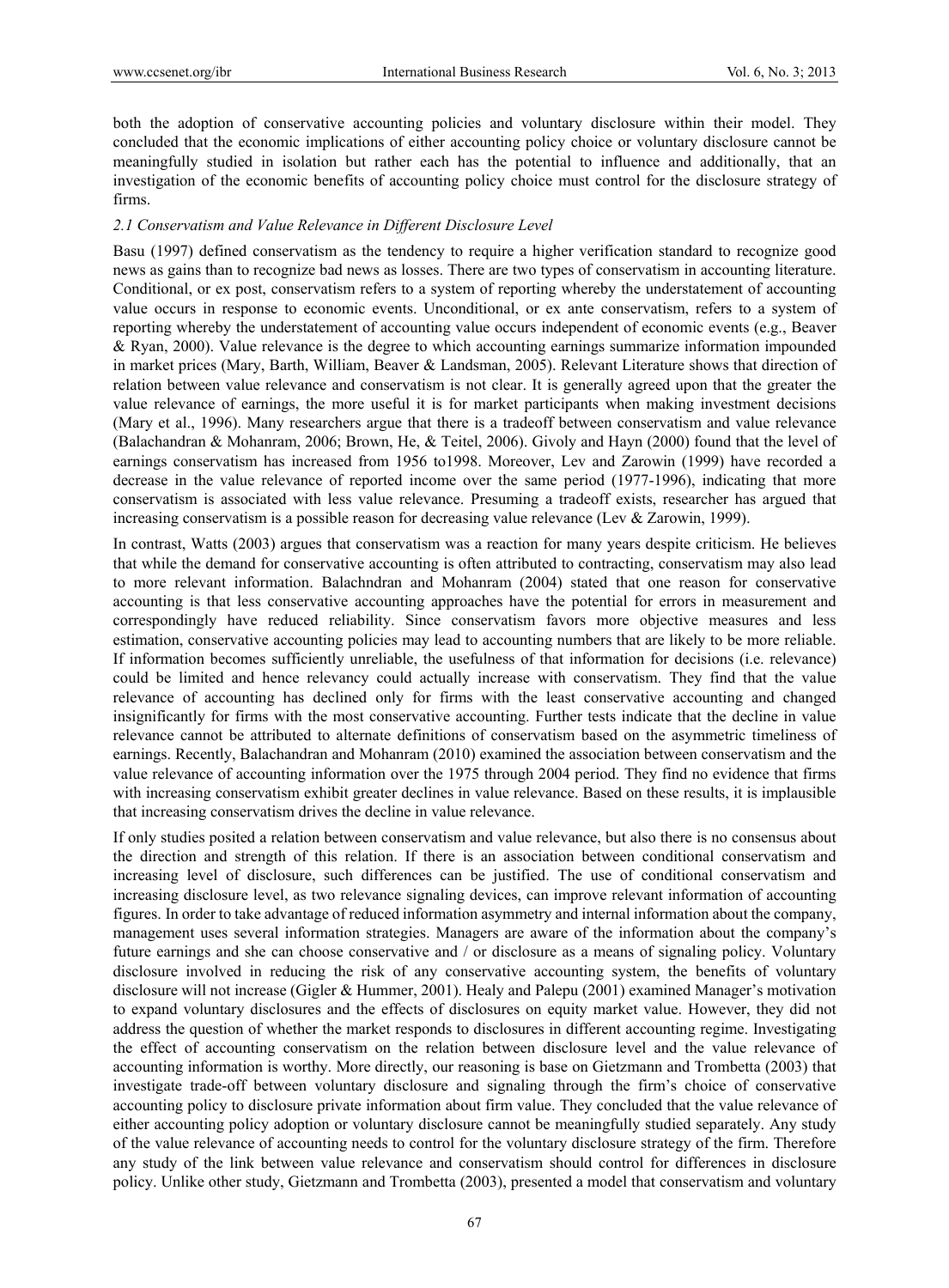disclosure are used as an effective mechanism for transfer of confidential data. They argued that the selection of any of these policies will impose costs (contractors and agency costs) affecting companies, the accounting policy is conservatively advantage signaling. If the cost is large enough, only companies with profitable economic future, select conservative accounting policies. In fact, they found that companies select conservative accounting policy under cost effective manner and also contain a message about profitable future. In contrast, it is possible that some companies realize conservative accounting policies with high costs and through the voluntary disclosure should inform their future (Richardson, Sloan, Soliman & Tuna, 2005).

In another approach, conditional conservatism strength the financial performance of contracts and it is a tool to increase the quality of accounting information (Ball  $\&$  Shivakumar, 2005). Firms with high disclosure quality are expected to exposure more reliable information about losses and other adverse events. Information with low credibility has ability to manipulate and has less utility. In other words, conservatism reduces information asymmetry and can be effectively managed by selective disclosure policy. (Lafond & Watts, 2008). Cano-Rodriguez (2010) argued that unconditional conservatism stems from the pressures of tax, legal and may reduce the value of the company's reported financial information. It is expected that firms with lower disclosure quality, exercise greater unconditional conservatism. Management Reputation, stock price and future financial statements are affected by financial statements or contracts based on accounting items (Lafond & Watts, 2008). Therefore, companies have different motives for conditional and unconditional conservatism. As a result, given management incentives and constraints on earnings management, unconditional conservatism can have different effects on the quality of reporting. Management may have an opportunistic incentive to overstate assets and gain against of understating value of the debt and costs and therefore increases their wealth or shows better financial conditions regarding company. Watts (2003) stated that Conservative is known as a management tool for preventing opportunistic behavior. Several studies argue that voluntary disclosure affect firm value based on signaling theory. Voluntary disclosures in the annual report send signals to the market and these signals are expected to increase a firm's net present value and stock market value (Gordon, Loeb & Sohail, 2010). Timely financial reporting can be a reliable source to present relevance information and explaining management's strategies and internal information and reduce information asymmetry between management and investors. This disclosure has many consequences in form of decrease: information asymmetry, uncertainty regarding future cash flow, loss of major clients and increase in creditors' interests due to high default risk (Wruck, 1990; Whitaker, 1999).

## **3. Hypothesis Development**

Due to differences in corporate disclosure level and financial reporting among firms, this research aims to investigate the role of disclosure level in value relevance of conservatism field. The study of disclosure is important from information policy perspective. Expanded disclosure can be important in making changes in information asymmetry and therefore affect on choosing other information policy such as conservative procedure. Since managers have discretion in how businesses deal with the event and have a choice of accounting procedures, conservatism and disclosure are mechanisms that enable managers to communicate their personal information to investors. Purpose of this study is answer to this problem how managers use accounting conservatism or/and disclosure as a factor to decrease information asymmetry and what the role of increasing disclosure level in variation of conservative accounting relevancy. Given the theoretical framework and research background, the following hypotheses are proposed:

*H1: conditional conservatism has a significant effect on* accounting *disclosure.* 

*H<sub>2</sub>: value relevance of high and low conservative firms varies and this difference, increases after considering different level of disclosure level.* 

## **4. Research Design**

The first step of this study is to examine the relation between accounting disclosure and conditional conservatism and explore impact of conservatism on disclosure level. After determining how conservative affect on disclosure levels, the sample firms are divided based on this interchange. In the other words, to examine the  $H_2$  and explore variation in value relevance of conservative earning after controlling for disclosure level, at the second step, we investigate the variation in value relevance of earnings in different levels of conservatism. Thus, companies are divided into two groups with high and low conservatism firms. For this classification, sample firms sort by conservatism score and three top and bottom deciles are selected. In the third step, cause of relation between disclosure and conservatism, high and low conservative firms are examined in environments with different disclosure level (i.e. high/low conservatism and low/high disclosure). Also for this classification, sample firms sort by conservatism/disclosure interchange and three top and bottom deciles were selected and value relevance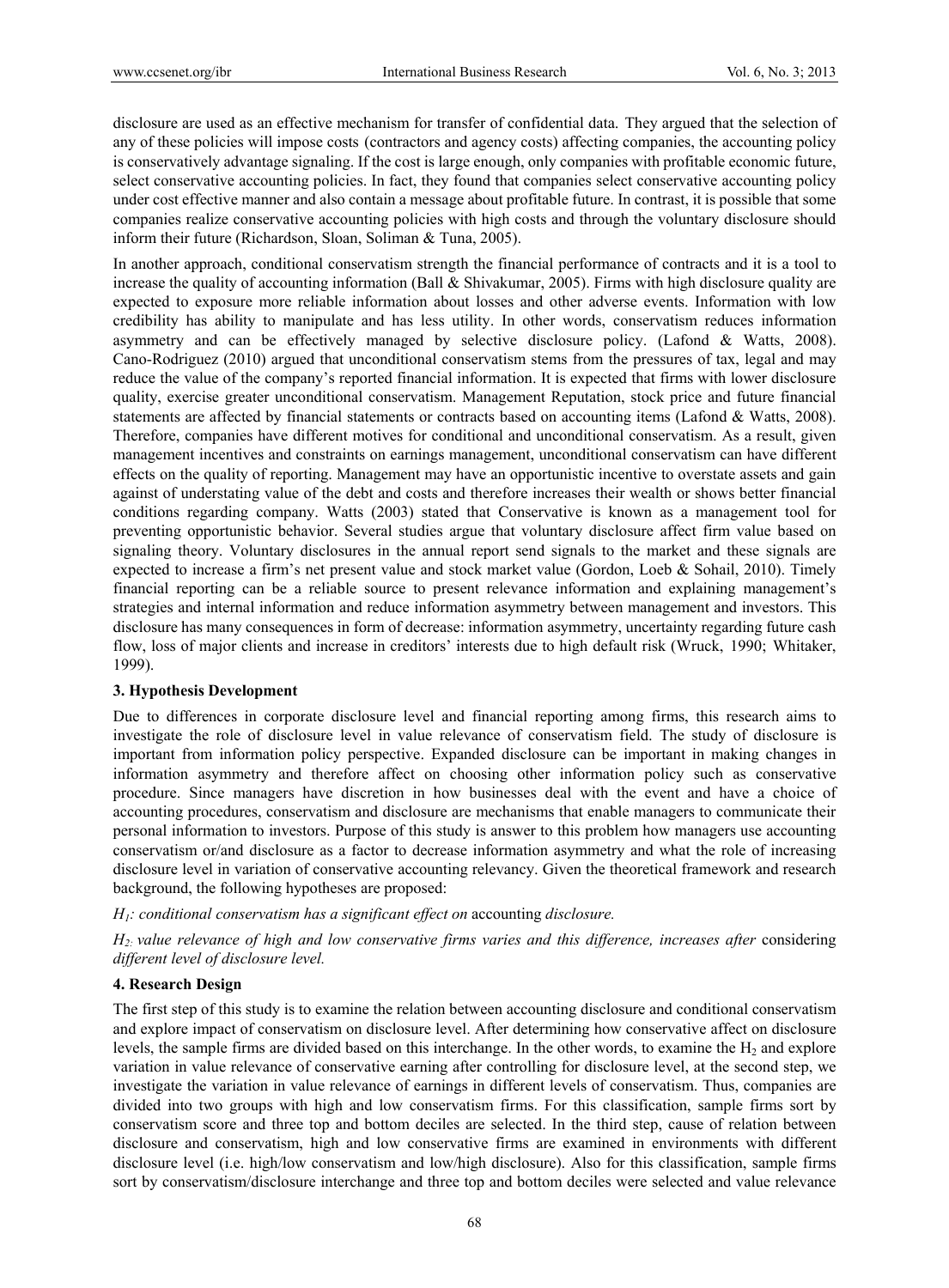of this two groups are examined. Therefore, the value relevance of high and low conservative accounting variables are calculated after controlling for changing in level of disclosure levels that was provided by companies. In this study, the sample collection starts with the entire population all companies from TSE during the 2004 to 2010. After deleting firm observation with missing data and negative book value, there are 903 firmyear observations available from the TSE Database.

Model1 was presented to examine H1 which is the effect of conditional conservatism on disclosure levels. This model included some controlling variables that influence on disclosure levels. This controlling variables are return on assets (ROA) as a measure of company performance, market value to book value (MVBV) as a measure of firm growth, size (SIZE) and leverage (LEV) as follows ( Lang & Lundholm, 1993, 1996):

$$
DisQ_{it} = a_l + a_2 CONS_{it} + a_3 ROA_{i,t} + a_4 MVBV_{i,t} + a_5 SIZE_{i,t} + a_6 LEV_{i,t} + e_{i_6}
$$
\n
$$
\tag{1}
$$

In this model*:* 

*DisQ<sub>it</sub>*: Score of corporate accounting disclosure.

*CONS*<sub>it</sub>: Measure of conditional conservatism (C-SCORE).

ROAi,t: Earnings before extraordinary items Adjusted by total assets.

 $MVBV_{i}$ : The market value of corporate equity divided by book value of equity.

 $LEV_{it}$ : Total debt divided by total equity market value of the company.

 $SIZE_{i,t}$ : Natural logarithm of total market value at the end of the year.

e<sub>it</sub>: Model error.

## *4.1 Conditional Conservatism Measurement*

Khan and Watts (2009) developed a measure of conditional conservatism by extending the model of Basu (1997). They introduced a measure of conservatism with cross Sectional regression coefficients were extracted from Basu's model, as a function of the specific characteristics of the company and replaced these coefficients in the Basu's regression. In result, they able to resolve some of the weak points of the Busu's model and provided a firm specific measure of conditional conservatism. Their annual cross-sectional model was presented as follow:

$$
X_i = \beta_1 + \beta_2 D_i + R_i(\delta_1 + \delta_2 SIZE_i + \delta_3 MB_i + \delta_4 LEV_i) + R_i D_i(\mu_1 + \mu_2 SIZE_i + \mu_3 MB_i + \mu_4 LEV_i)
$$
(2)  
+
$$
(\lambda_1 DSIZE_i + \lambda_2 D_i MB_i + \lambda_3 LEV_i + \lambda_4 SIZE_i + \lambda_5 MB_i + \lambda_6 LEV_i) + e_i
$$

In this model, X equal to earnings, R equal to return (measuring news), SIZE is Market value, M / B is Company's market value to book value, LEV is Market value of debt and D is a dummy variable equal to 1 when R<0 and equal to 0 otherwise, and e is the residual. In order to calculate the coefficients, the first model was calculated for each year and then extracts the coefficients of this model. Conservatism score (c-score) measure incremental timeliness for bad news over good news or conservatism. (Khan & Watss, 2009). Mean Coefficients from Estimation Regressions are presented in below:

$$
C_{\text{c}} \text{score} = \mu_1 + \mu_2 \text{S} \text{I} \text{Z} E_i + \mu_3 M B_i + \mu_4 L E V_i
$$
\n
$$
\mu_1 = 0/023 \mu_2 = -0/0012 \mu_3 = 0/0022 \mu_4 = 0/019
$$
\n
$$
C - \text{SCORE} = (0/023) - (0/0012) \text{Size}_i + (0/0022) M B_i + (0.019) \text{ Lev}_i
$$
\n
$$
(3)
$$

#### *4.2 Disclosure Quality Measurement*

Two basic approaches for measuring disclosure quality have evolved within the academic literature. The first involves direct disclosure scoring by the researcher based on a self-developed disclosure index (e.g. Wiseman, 1982; Botosan, 1997). The second involves the use of external rating of disclosure such as those published in the Association for Investment Management and Research (AIMR) reports. Examples of studies using the AIMR ratings include Lang and Lundholm (1993, 1996) and Botosan and Plumlee (2002). Tehran stock exchange (TSE) publishes disclosure score like those published in AIMR. Base on reliability and timeliness of disclosed information, TSE issues disclosure quality score (DISQ) of listed firms. This score are published annually and summarized as a score and are assigned to each firm. Advantages of these criteria included: application of objective indicators to measure the timeliness and reliability criteria relied to prevent strains from personal judgments, subjective interpretations and researcher able to compare the verifiability in the future study. This study, similar to Karami, Hajiazimi and Attaran, (2012) is based on the second approach. Subjective judgment by researcher's disclosure index could be named as a disadvantage of the first approach. As such, the index may not fully reflect the views of relevant user groups such as investors, creditors or financial analysts (Artiach & Clarkson, 2011). In DISQ, one of the fundamental attributes of relevance is timeliness, an influencing factor on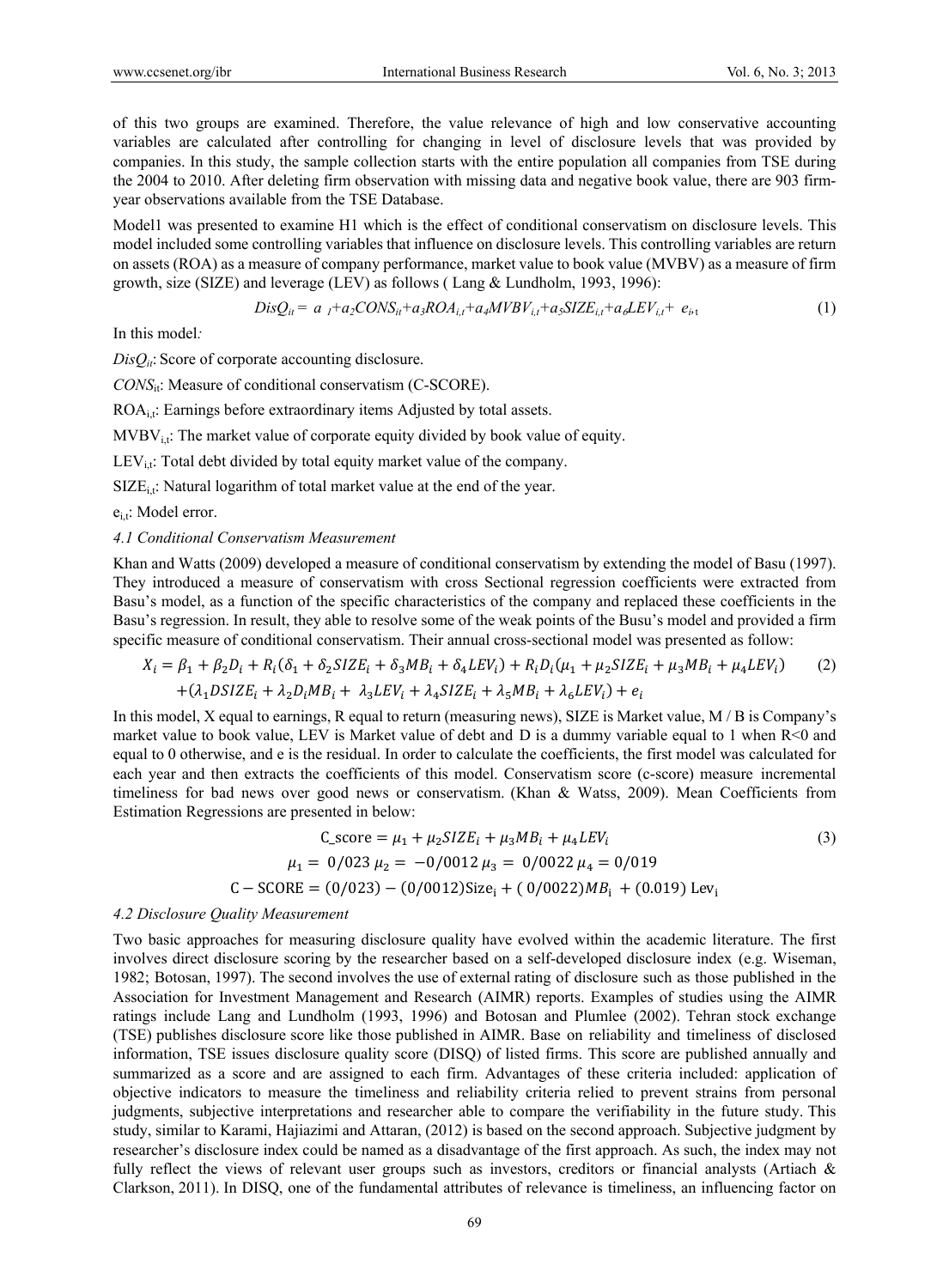firm's score to wit forecast of return on stock, quarterly financial statements, portfolio condition, dividend payout schedule and etc. reliability points to standard deviation of financial forecasts and the difference between actual results and budget statements sent to TSE. The Public releasing, availability of disclosure reports for all kind of investors and using objective factors to measure this score are main incentives for doing this study in Iran.

#### *4.3 Value Relevance Measurement*

Typically, value relevance measured as the adjusted  $R^2$  of regressions with stock price as the dependent variable and book value and earnings as independent variables (Francis & Schipper, 1999; Lev & Zarowin, 1999). Alternatively, value relevance has also been measured as the adjusted  $\mathbb{R}^2$  of regressions with returns as the dependent variable and level of earnings and change in earnings as independent variable. Finally, value relevance has also been measured as the stock returns that could be earned from perfect foresight of accounting information (Francis & Schipper, 1999). To investigate H2, similar to Easton and Harris (1991), we use the second approach and examine adjusted  $R<sup>2</sup>$  of regression with annual stock return on scaled earnings and changes in earnings whit fallowing regression:

$$
RET_{it} = \alpha_1 + \alpha_1 EARN_{it} + \alpha_2 AERN_{it} + \varepsilon_{it}
$$
\n(4)

Where RET is annual stock return, EARN is annual earnings before extraordinary items divided beginning market value of equity, ΔEARN is change in EARN (annual earnings before extraordinary items divided beginning market value of equity), i and t are firm and year, respectively. In order to investigate the changes in the value relevance of earnings conservatism in different levels of disclosure and information environment, companies were divided into two groups with high and low conservatism firms. For this classification, sample firms sort by conservatism score and three top and bottom deciles were selected. After that value relevance (adjusted  $R^2$ ) of accounting information, is measured. Prior studies provided intuitive  $R^2$  comparisons, the lack of test statistics places limitations on assessing the strength of the findings. Therefore, we use the Cramer Z-test to test for the difference in the adjusted R square (e.g. Francis & Schipper, 1999).

#### **5. Empirical Results**

#### *5.1 Descriptive Statistics*

Table 1, shows the descriptive statistics of study's variables. In this table, Panel 1-A, shows full sample statistics. As previously mentioned, full sample was divided to four groups: high conservative (HCONSE), low conservative (LCONSE), high conservative and low disclosure (HCONS/LDISQ), low conservative and high disclosure (LCONSE/ HDISQ). Table 1-B presents the descriptive statistics and difference of means analysis for these groups. From table 1-A, mean disclosure score is 55 for full sample and 50 (59) for the HCOSE (LCONS) sample. Meanwhile, mean deflated earnings are 0.19 for the full sample and 0.18 (0.19) for the HCOSE (LCONS) sample. As table 1-B shows, stock returns, deflated earnings and disclosure score are significantly greater for the LCONS group than HCOSE group. Meanwhile, mean deflated earnings and stock returns are significantly greater for the LCONS group than LCONSE, HDISQ group.

|                            | Mean   | Max      | Min       | Std. Dev. |  |
|----------------------------|--------|----------|-----------|-----------|--|
| disclosure score:          |        |          |           |           |  |
| <b>DISQ</b>                | 54/66  | 98/00    | $-8/00$   | 23/07     |  |
| conditional conservatism : |        |          |           |           |  |
| <b>CSCORE</b>              | 0/0013 | 0/0160   | $-0/0016$ | 0.0024    |  |
| value relevance:           |        |          |           |           |  |
| <b>RET</b>                 | 23/29  | $-71/18$ | 334/93    | 51/81     |  |
| <b>EARN</b>                | 0/19   | $-0/69$  | 1/22      | 0/15      |  |
| <b>AEARN</b>               | 0/03   | $-0/92$  | 0/96      | 0/15      |  |
| Control variables          |        |          |           |           |  |
| <b>LEV</b>                 | 0/72   | 6/54     | 0/10      | 0/55      |  |
| <b>SIZE</b>                | 13/07  | 16/75    | 9/78      | 1/27      |  |
| <b>MB</b>                  | 2/99   | 45/64    | 0/27      | 3/89      |  |
| <b>ROA</b>                 | 0/14   | 0/63     | $-0/17$   | 0/12      |  |

Table 1. Descriptive statistics

Panel 1-A: Full sample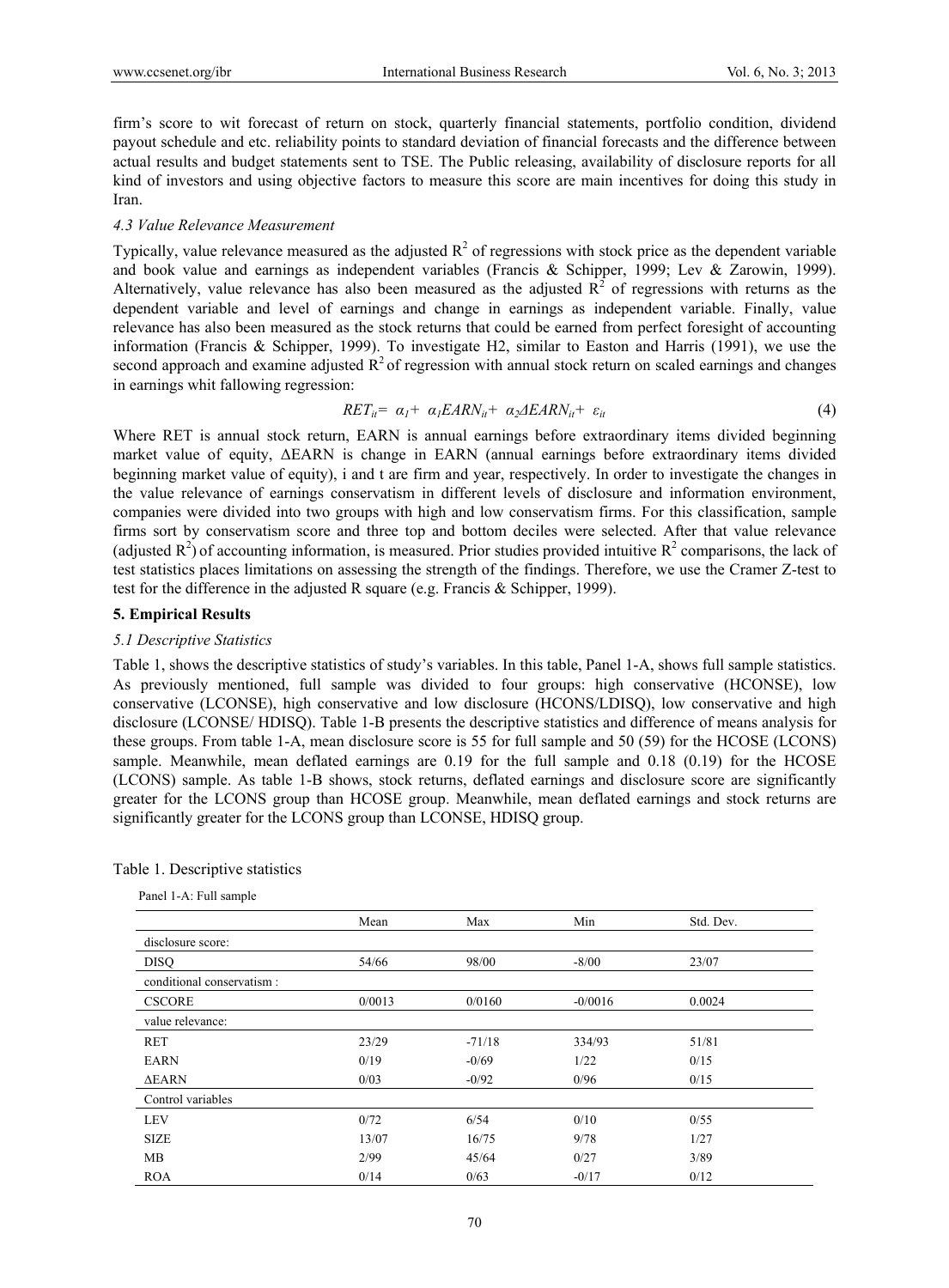| Panel 1-B: Sub samples |       |       |                  |             |      |
|------------------------|-------|-------|------------------|-------------|------|
| RE                     | Mean  | Max   | Min              | Std/Dev sig |      |
| <b>HCONS</b>           | 20/16 | 51/12 | $-71/18$         | 334/93      | 0/00 |
| <b>LCONS</b>           | 26/39 | 52/35 | $-67/96$         | 256/46      |      |
| <b>HCONS ,LDISQ</b>    | 14/37 | 50/36 | $-71/18$         | 334/93      | 0/07 |
| <b>LCONS/Low DISQ</b>  | 16/83 | 51/11 | $-67/96$         | 205/09      |      |
| <b>EARN</b>            |       |       |                  |             |      |
| <b>HCONS</b>           | 0.18  | 0/16  | $-0/69$          | 1/22        | 0/00 |
| <b>LCONS</b>           | 0/19  | 0/14  | $-0/22$          | 0/94        |      |
| <b>HCONS /LDISQ</b>    | 0/15  | 0/16  | $-0/69$          | $0/62$      | 0/06 |
| <b>LCONS/Low DISQ</b>  | 0/18  | 0/15  | $-0/03$          | 0/94        |      |
| ∆EARN                  |       |       |                  |             |      |
| <b>HCONS</b>           | 0/02  | 0/17  | $-0/92$          | 0/96        | 0/70 |
| <b>LCONS</b>           | 0/04  | 0/14  | $\mbox{-}0/8$    | 0/74        |      |
| <b>HCONS/LDISQ</b>     | 0/02  | 0/17  | $-0/92$          | 0/52        | 0/14 |
| <b>LCONS/Low DISQ</b>  | 0/04  | 0/16  | $-0/8$           | 0/63        |      |
| <b>DISQ</b>            |       |       |                  |             |      |
| <b>HCONS</b>           | 50    | 22    | $-8$             | 97          | 0/00 |
| <b>LCONS</b>           | 59    | 23    | $\boldsymbol{0}$ | 98          |      |
| <b>HCONS/LDISQ</b>     | 34/84 | 13/76 | $-8$             | 56/78       | 0/00 |
| LCONS/LDISQ            | 36/38 | 13/85 | $\overline{0}$   | 57          |      |
| <b>LEV</b>             |       |       |                  |             |      |
| <b>HCONS</b>           | 0.71  | 0/11  | 0/33             | 0/98        | 0/00 |
| <b>LCONS</b>           | 0/52  | 0/14  | 0/1              | 0/87        |      |
| HCONS/LDISQ            | 0/72  | 0/11  | 0/38             | 0/98        | 0/00 |
| LCONS/LDISQ            | 0/54  | 0/13  | 0/15             | 0/87        |      |
| <b>SIZE</b>            |       |       |                  |             |      |
| <b>HCONS</b>           | 13/12 | 1/24  | 9/84             | 16/61       | 0/02 |
| <b>LCONS</b>           | 13/06 | 1/25  | 9/78             | 16/75       |      |
| <b>HCONS/LDISQ</b>     | 13/04 | 1/28  | 9/84             | 16/61       | 0/00 |
| LCONS/LDISQ            | 13/14 | 1/33  | 9/78             | 16/14       |      |
| <b>ROA</b>             |       |       |                  |             |      |
| <b>HCOSE</b>           | 0/09  | 0/09  | $-0/17$          | 0/58        | 0/00 |
| <b>LCONS</b>           | 0/2   | 0/12  | $-0/13$          | 0/63        |      |
| <b>HCONS/LDISQ</b>     | 0/08  | 0/1   | $-0/17$          | 0/58        | 0/01 |
| LCONS/LDISQ            | 0/21  | 0/1   | $-0/13$          | 0/57        |      |
| MB                     |       |       |                  |             |      |
| <b>HCONS</b>           | 2/98  | 5/21  | 0/27             | 45/64       | 0/87 |
| <b>LCONS</b>           | 3/01  | 1/75  | 0/59             | 10/64       |      |
| <b>HCONS/LDISQ</b>     | 2/87  | 4/95  | 0/27             | 45/64       | 0/92 |
| LCONS/HDISQ            | 3/12  | 1/89  | 0/59             | 10/64       |      |

Notes: \*\*\*, \*\* and \* indicate statistical significance at the 1%, 5% and 10% level (two-tailed) respectively.

#### *5.2 Relation between Conditional Conservatism and Disclosure Score*

Table 2 shows the relation between conditional conservatism and disclosure score (models 3). This table shows the *a2* coefficient from CONS, is significant at 99% confidence. These results show, as expected, conditional conservatism (measuring by C-Score), has a negative influence on disclosure score. On the other words, conservative accounting and disclosure are substitutive information policies. Meanwhile, Conservative practices in financial statements strains disclosure quality and management are less willing to provide high disclosure level. The key results emerge from Model 3, consistent with prior research (Gigler & Hummer, 2001; Artiach & Clarkson, 2010), is substitutability of conservatism and disclosure. According to this relation, sample firms were divided to high conservative/low disclosure and low conservative/high disclosure firms and then value relevance of each group was examined.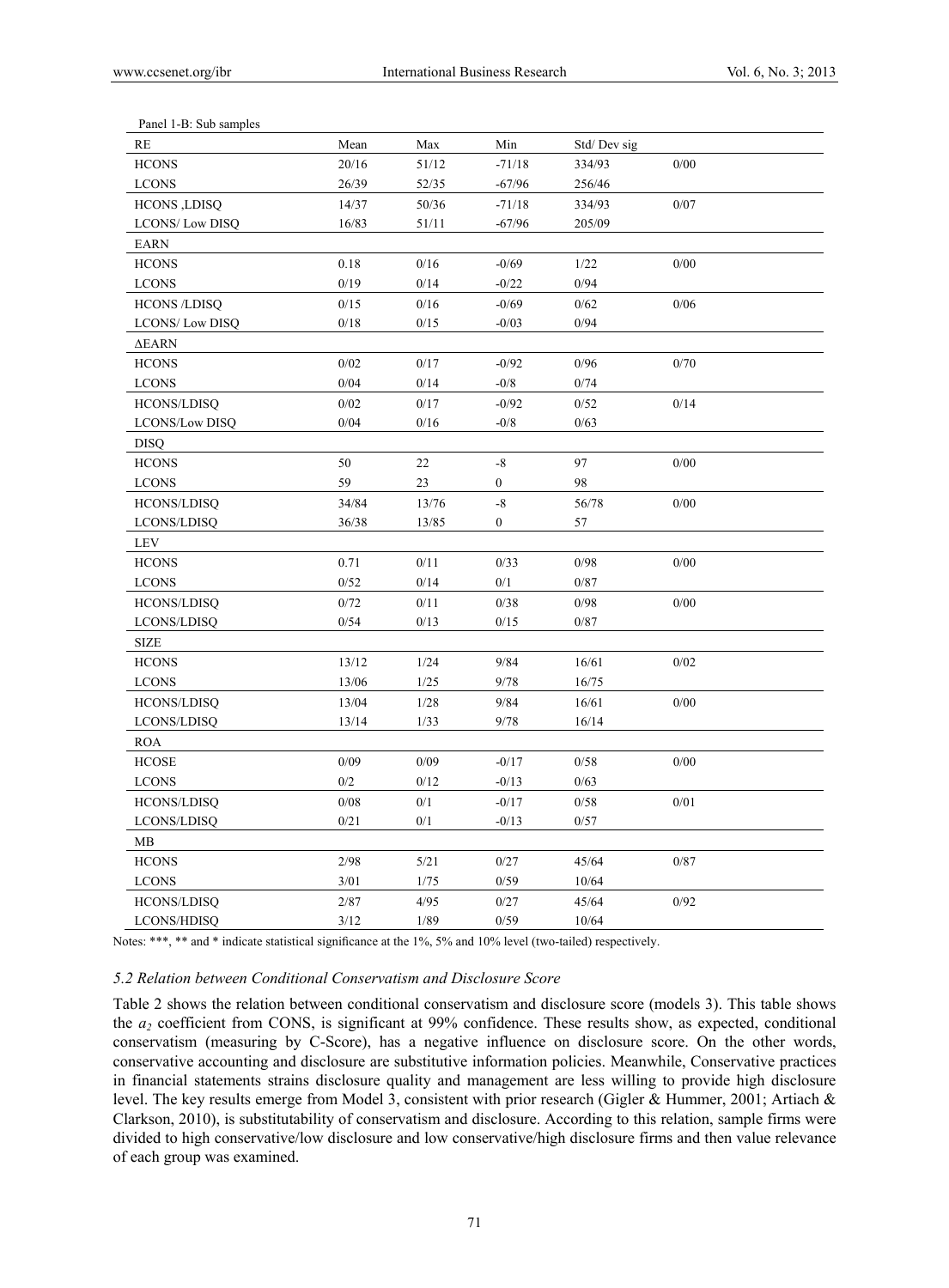| $DisO_{it} = a_{i} + a_{i}CONS_{i} + a_{i}ROA_{i} + a_{i}MVBV_{i} + a_{i}SIZE_{i} + a_{i}LEV_{i} + e_{i}$ |               |      |  |  |
|-----------------------------------------------------------------------------------------------------------|---------------|------|--|--|
| Variable                                                                                                  | Coefficient   | Prob |  |  |
| Intercept                                                                                                 | 43/13         | 0/00 |  |  |
| t-Statistic                                                                                               | $(-5/89)$ *** |      |  |  |
| <b>CONS</b>                                                                                               | $-962/46$     | 0/00 |  |  |
| t-Statistic                                                                                               | $(-3/42)$ *** |      |  |  |
| <b>ROA</b>                                                                                                | 4/21          | 0/00 |  |  |
| t-Statistic                                                                                               | $(3/81)$ ***  |      |  |  |
| MB                                                                                                        | 0/47          | 0/05 |  |  |
| t-Statistic                                                                                               | $(1/99)*$     |      |  |  |
| <b>SIZE</b>                                                                                               | $-0/82$       | 0/11 |  |  |
| t-Statistic                                                                                               | $(-1/59)$     |      |  |  |
| <b>LEV</b>                                                                                                | $-1/55$       | 0/18 |  |  |
| t-Statistic                                                                                               | $(-1/33)$     |      |  |  |
| Adjusted R-squared                                                                                        |               | 29%  |  |  |

Table 2. Relation between conservatism and disclosure

Notes: \*\*\*, \*\* and \* indicate statistical significance at the 1%, 5% and 10% level (two-tailed) respectively.

#### *5.3 Value Relevance Test*

Table 3 presents results from value relevance tests. In this study value relevance test is base on Easton and Harris (1991) framework, in which returns is a function of both earnings levels and earnings changes. Also, table 3 presents the slope coefficients, related t-statistics in parentheses and the Cramer Z-test for adjusted  $R^2$  comparing between HCONS with LCONS groups and HCONS/LDISQ with LCONS/HDISQ groups. According to pooled GLS results, the F-tests are highly significant in all models. The coefficient of two independent variables (EARN, ΔEARN) have different significant levels in the HCONS, LCONS and LCONS/HDISQ groups. Meanwhile, EARN is significant only in HCONS/LDISQ firms. The results of regressions and Cramer Z-test show that adjusted  $R^2$  significantly (p<0/05) higher in LCONS firms (24%) than HCONS firms (14%). This means that the accounting information is more associated with the prices in firms with low conservatism procedure. In addition, the explanatory power manifested in adjusted  $R^2$  in firms with conservative accounting procedure and weak disclosure (11%) significantly  $(p<0/01)$  lower than low conservative and high disclosure firms (28%). These suggests that conservative procedure followed by low disclosure quality, decrease explanatory power of stock returns by accounting figures reflected in the financial statements.

| $RET_{it} = \alpha_1 + \alpha_1 EARN_{it} + \alpha_2 \Delta EARN_{it} + \varepsilon_{it}$ |            |              |              |             |                    |
|-------------------------------------------------------------------------------------------|------------|--------------|--------------|-------------|--------------------|
| subsample                                                                                 | $\alpha$ 1 | $\alpha$ 1   | $\alpha$ 2   | F-statistic | Adjusted R-squared |
| <b>HCONS</b>                                                                              | 3/42       | 88/92        | 44/28        | 38/70       | 14%                |
| t. statistics                                                                             | (0/98)     | $(5/40)$ *** | $(2/74)$ *** |             |                    |
| <b>LCONS</b>                                                                              | $-3/32$    | 145/04       | 33/63        | 50/04       | 24%                |
| t. statistics                                                                             | $(-0/75)$  | $(7/90)$ *** | $(1/87)^*$   |             |                    |
| Cramer Z-test (probability)                                                               |            |              |              |             | $(0/04)$ **        |
| <b>HCONS/LDISO</b>                                                                        | 3/13       | 66/16        | 52/92        | 16/50       | 11%                |
| t-statistics                                                                              | (0/73)     | $(3/01)$ *** | $(2/56)$ **  |             |                    |
| <b>LCONS/HDISO</b>                                                                        | $-0/48$    | 165/18       | $-6/23$      | 34/41       | 28%                |
| t. statistics                                                                             | $(-0/07)$  | $(6/18)$ *** | $(-0/22)$    |             |                    |
| Cramer Z-test (probability)                                                               |            |              |              |             | $(0/00)***$        |

Table 3. Value relevance results

Notes: \*\*\*, \*\* and \* indicate statistical significance at the 1%, 5% and 10% level (two-tailed) respectively.

#### **6. Conclusion**

Given the economic consequences of reducing information asymmetry in the capital market, in form of selection and presentation of accounting data, this study examines the effect of conditional conservative accounting on value relevance and the role of disclosure levels. The sample used consists of a sample of Iranian firms listed on the TSE over the period 2004–2011. The models of Khan and Watts (2009) and Easton and Harris (1991) are used to assess the level of conservatism in financial reporting and the value relevance of earnings respectively.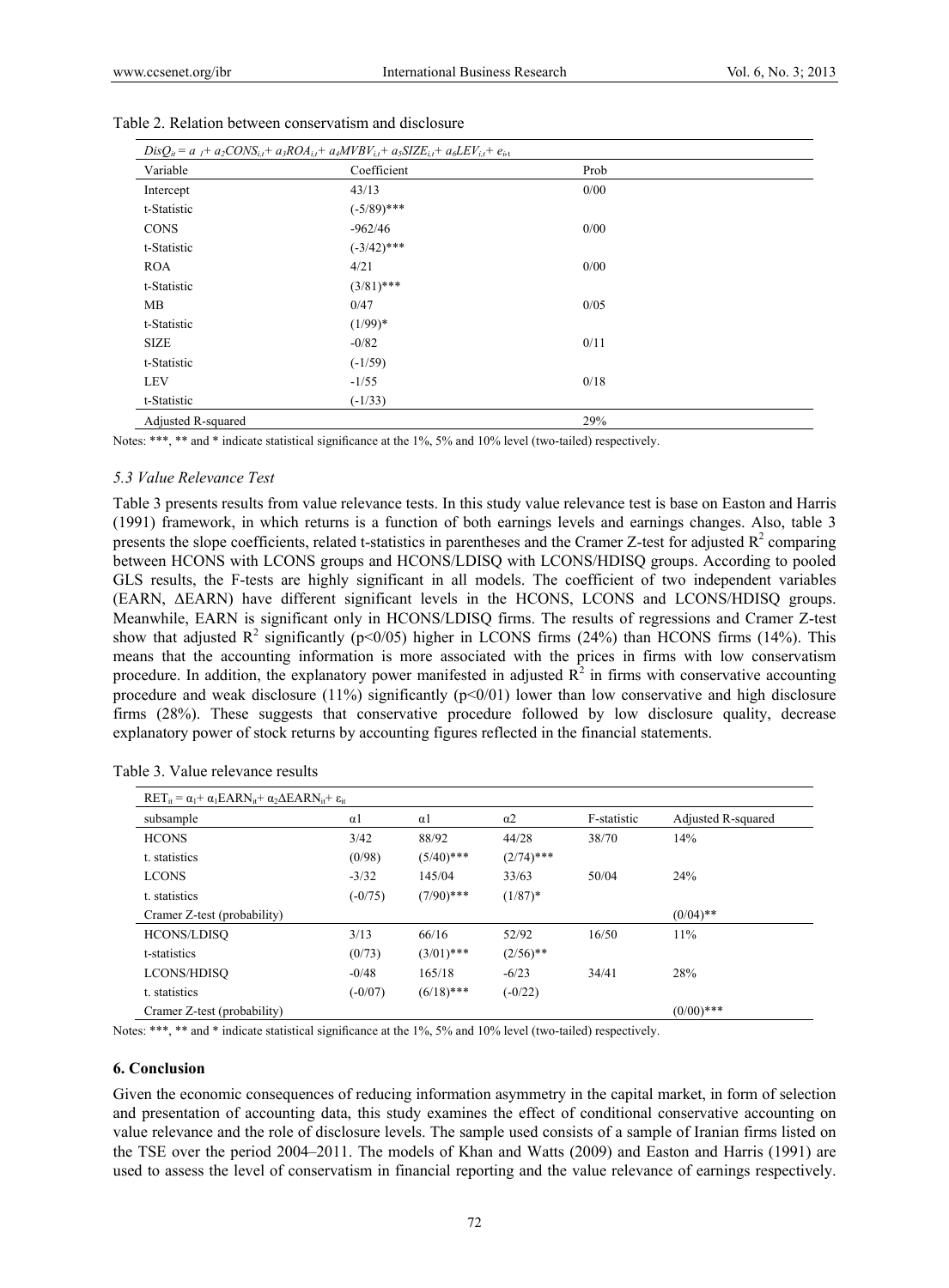Meanwhile TSE disclosure quality score is used for measuring the disclosure levels of firms. After exploring effect of conservatism on disclosure level, sample firms base on their level of Conservatism and disclosure score are classified to three portfolios. The results of GLS regression in the first model shows a significant negative relation between conditional conservatism and disclosure. In other words, the conservative strains in the financial statements, reducing the incentives to provide high level of disclosure to the market participant. These findings suggest that conservative accounting systems reduce benefits of providing timely information (in the form of risk sharing) and thus reduce the tendency of managers to provide timely information. Importantly, as predicted, value relevance of accounting conservatism in should examine by the influence of conservative accounting on disclosure levels. Based on the conceptual framework and prior literature, this study states that the strength of this relation is conditional upon the firm's information environment, and disclosure level. In the first step, we explore that high conservative procedure mapping into reduced value relevance of accounting variables. However, in the second step, this study posits that this manner being the strongest for firms with high conservatism and low disclosure (high information asymmetry). These findings posit that conservative procedures cause to decline in disclosing high level of information (publishing timely and reliable information) which that decrease value relevance of accounting variables. There are some limitations of the study. The sample includes only Tehran listed firms. Therefore, the findings might not be valid for other firms. Meanwhile, since using TSE disclosure score as a measurement of disclosure level revealed by companies, this survey has some constraints in practice. Not only disclosure level can be measured by different approach but also using other methods can be obtained different results in other countries.

#### **References**

- Artiach, T., & Clarkson, P. (2010). Conservatism, disclosure, and the cost of equity capital. *working paper,* University of Queensland. Retrieved from SSRN: http://ssrn.com.
- Bagnoli, M., & Watts, S. (2005). Conservative accounting choices. *Management Science, 51*(5), 786-801. http://dx.doi.org/10.1287/mnsc.1040.0351
- Balachandran, S. V., & Mohanram, P. S. (2010). Is the Decline in the Value Relevance of Accounting Driven by Increased Conservatism? *Review of Accounting Studies*, *16*(2), 272-301. http://dx.doi.org/10.1007/s11142-010-9137-0
- Balachandran, S., & Mohanram, P. (2006). Conservatism and the value relevance of financial information. *Working Paper*, Columbia University.
- Ball, R., & Shivakumar, L. (2005). Earnings quality in UK private firms: Comparative loss recognition timeliness. *Journal of Accounting and Economics*, *39*(1), 83-128. http://dx.doi.org/10.1016/j.jacceco.2004.04.001
- Basu, S. (1997). The conservatism principle and the asymmetric timeliness of earnings. *Journal of Accounting and Economics, 24*, 3-37. http://dx.doi.org/10.1016/S0165-4101(97)00014-1
- Beaver, W., & Ryan, S. (2000). Biases and lags in book value and their effects on the ability of the book-to-market ratio to predict book return on equity. *Journal of Accounting Research, 38*(1), 127-148. http://dx.doi.org/10.2307/2672925
- Beaver, W., & Ryan, S. (2005). Conditional and unconditional conservatism: Conceptsand modeling. *Review of Accounting Studie, 10*(2/3), 269-309. http://dx.doi.org/10.1007/s11142-005-1532-6
- Cano-Rodrguez, M. (2010). Big auditors, private firms and accounting conservatism: Spanish evidence. *European Accounting Review*, *19*(1), 131-159. http://dx.doi.org/10.1080/09638180902989426
- Easton, P., & Harris, T. (1991). Earnings as an explanatory variable for returns. *Journal of Accounting Research, 29*, 19-36. http://dx.doi.org/10.2307/2491026
- Francis, J., & Schipper, K. (1999). Have financial statements lost their relevance? *Journal of Accounting Research, 37*, 319-353. http://dx.doi.org/10.2307/2491412
- Gietzmann, M., & Trombetta, M. (2003). Disclosure interactions: Accounting policy choice and voluntary disclosure effects on the cost of raising outside capital. *Accounting and Business Research*, *33*(3), 187-205. http://dx.doi.org/10.1080/00014788.2003.97296
- Gigler, F., & Hemmer, T. (2001). Conservatism, optimal disclosure policy, and the timeliness of financial reports. *The Accounting Review, 76*(4), 471-493. http://dx.doi.org/10.2308/accr.2001.76.4.471
- Givoly, D., & Hayn, C. (2000). The changing time-series properties of earnings, cash flows and accruals: Has